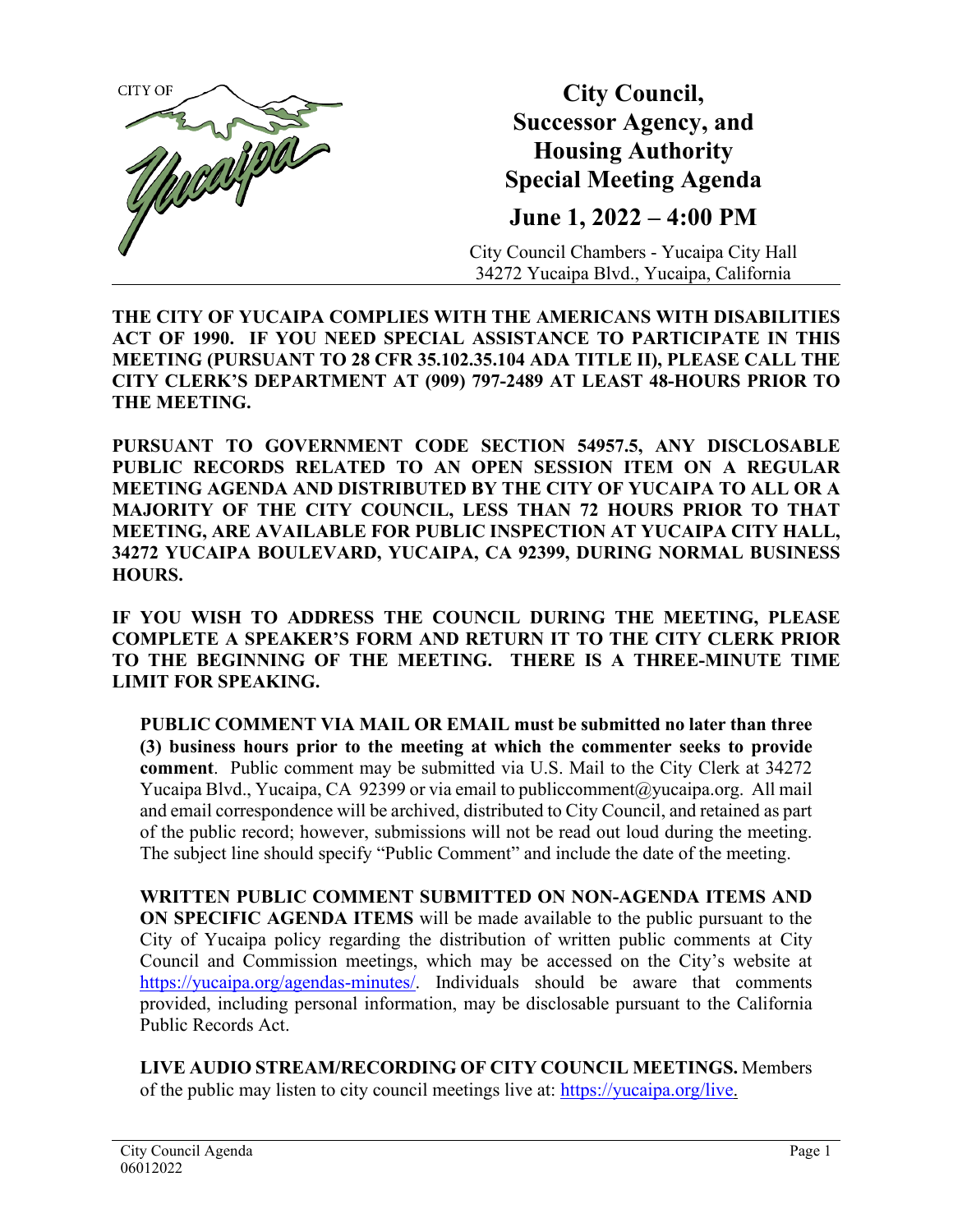# **CALL TO ORDER**

## **PLEDGE OF ALLEGIANCE**

## **ROLL CALL**

**PUBLIC COMMENT** (Limited to Items on this Agenda)

## **CONSENT AGENDA**

The following Consent Agenda items are expected to be routine and non-controversial. Council will act upon them, at one time, without discussion. Any Councilmember or staff member may request removal of an item from the Consent Agenda for discussion.

The title is deemed to be read and further reading waived on any ordinance listed on the Consent Agenda for second reading and adoption.

#### **DEPARTMENT REPORTS**

#### **SUBJECT: FIVE WINDS COUNTRY MUSIC FESTIVAL**  $P. 5 \quad 1.$

#### **RECOMMENDATION**:That City Council:

- 1. Approve a Five Winds Country Music Festival expenditure budget in the amount of \$250,000 and a revenue budget in the amount of \$200,000 and;
- 2. Receive and file the Five Winds Country Music Festival Update.

#### **2. SUBJECT:** YUCAIPA EQUESTRIAN ARENA COMMITTEE OVERNIGHT CAMPING P.  $8\quad2.$

**RECOMMENDATION**:That City Council waive the provisions of Yucaipa Municipal Code Section 12.06.030(A) and (D) regarding overnight camping at the Yucaipa Equestrian Arena from June 25, 2022, to June 26, 2022, for the California State Horsemanship Association.

### **ADJOURN CITY COUNCIL AND CONVENE SUCCESSOR AGENCY**

<sup>P.9</sup> SA 1. SUBJECT: APPROVE SUCCESSOR AGENCY MINUTES OF DECEMBER 13, 2021

**RECOMMENDATION**:That the Successor Agency approve Successor Agency Minutes of December 13, 2021.

## **ADJOURN SUCCESSOR AGENCY AND CONVENE HOUSING AUTHORITY**

**HA 1. SUBJECT:** APPROVE HOUSING AUTHORITY MINUTES OF DECEMBER 13, 2021 P. 12

**RECOMMENDATION**:That the Housing Authority approve Housing Authority Minutes of December 13, 2021.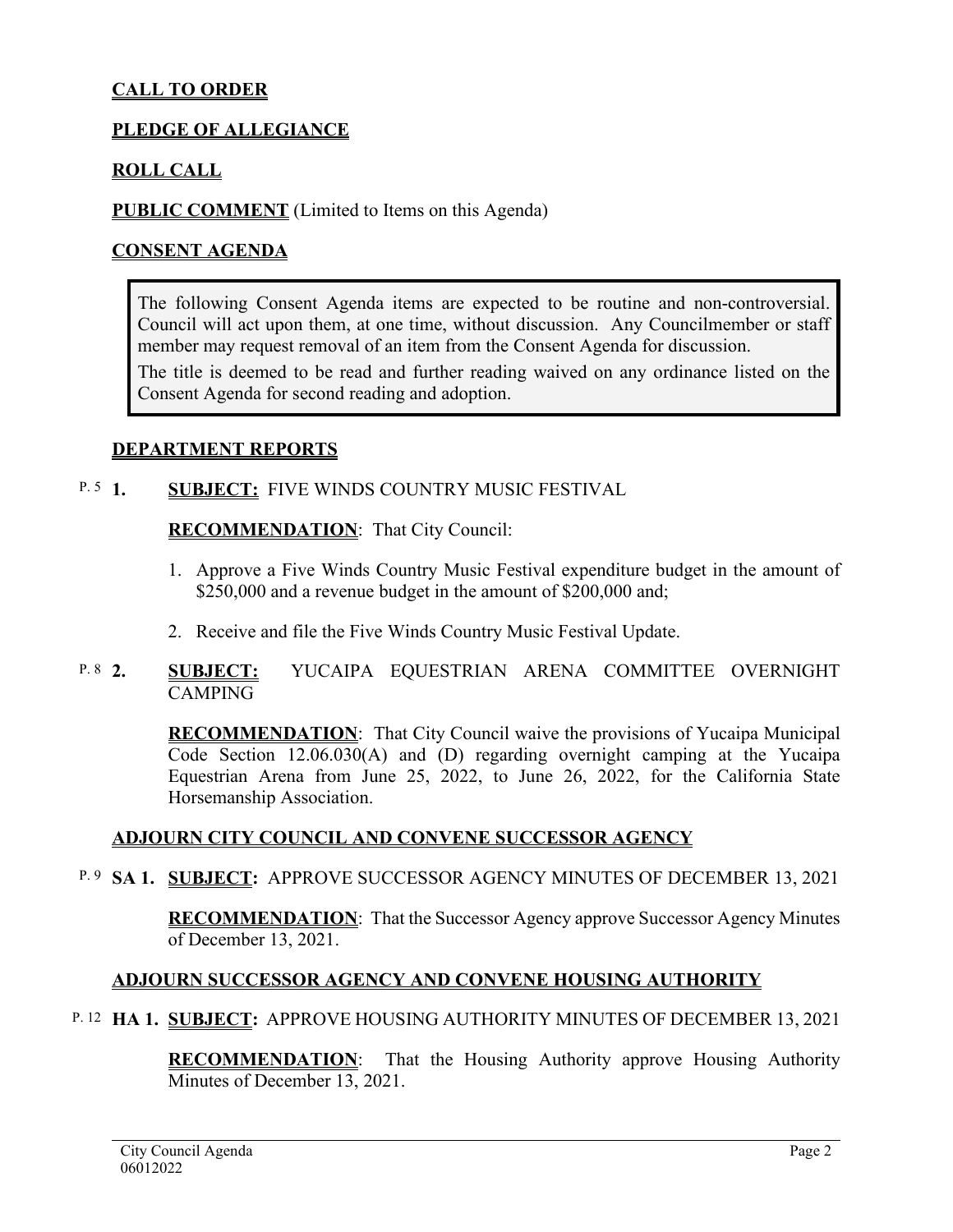## **CONVENE JOINT CITY COUNCIL, SUCCESSOR AGENCY, AND HOUSING AUTHORITY**

#### **3. SUBJECT**: 2022/2023 DRAFT BUDGET SUMMARY P. 14 3.

## **RECOMMENDATION**:That City Council:

- 1. Confirm and approve the use of ARPA funding for General Government Services as lost revenues due to the impacts of the COVID-19 Pandemic, including for the following:
	- Police and Fire and other ARPA eligible General Government Services expenditures to properly fund annual budgets from lost revenues - FY 2021/2022 (FY 22) and FY 23; and
	- Wilson III Basin Project previously approved by the City Council FY 22; and
	- Rehiring previously cut frozen positions previously approved by the City Council - FY 22; and
	- Essential worker stipend FY 22; and
- 2. Review the 2022/2023 (FY 23) Draft Budget Summary, and provide direction to staff, as appropriate; and

That the Successor Agency to the Yucaipa Redevelopment Agency:

1. Review the 2022/2023 Draft Budget Summary, and provide direction to staff, as appropriate; and

That the Yucaipa Housing Authority:

1. Review the 2022/2023 Draft Budget Summary, and provide direction to staff, as appropriate.

## **ADJOURN THE SUCCESSOR AGENCY AND HOUSING AUTHORITY**

### **STUDY SESSION**

#### **4. SUBJECT**: GOALS/ OBJECTIVES P. 24  $\bm{4}$ .

**RECOMMENDATION**:That City Council conduct a study session concerning fund balance levels and possible short-term, mid-term and long-term goals/action items.

### **ANNOUNCEMENTS**

### **CLOSED SESSION**

Conference with Real Property Negotiator [Govt. Code §54956.8] Property: 31429 Yucaipa Boulevard - APN No. 0300-191-26 - City Negotiator: Ray Casey, City Manager - Negotiating